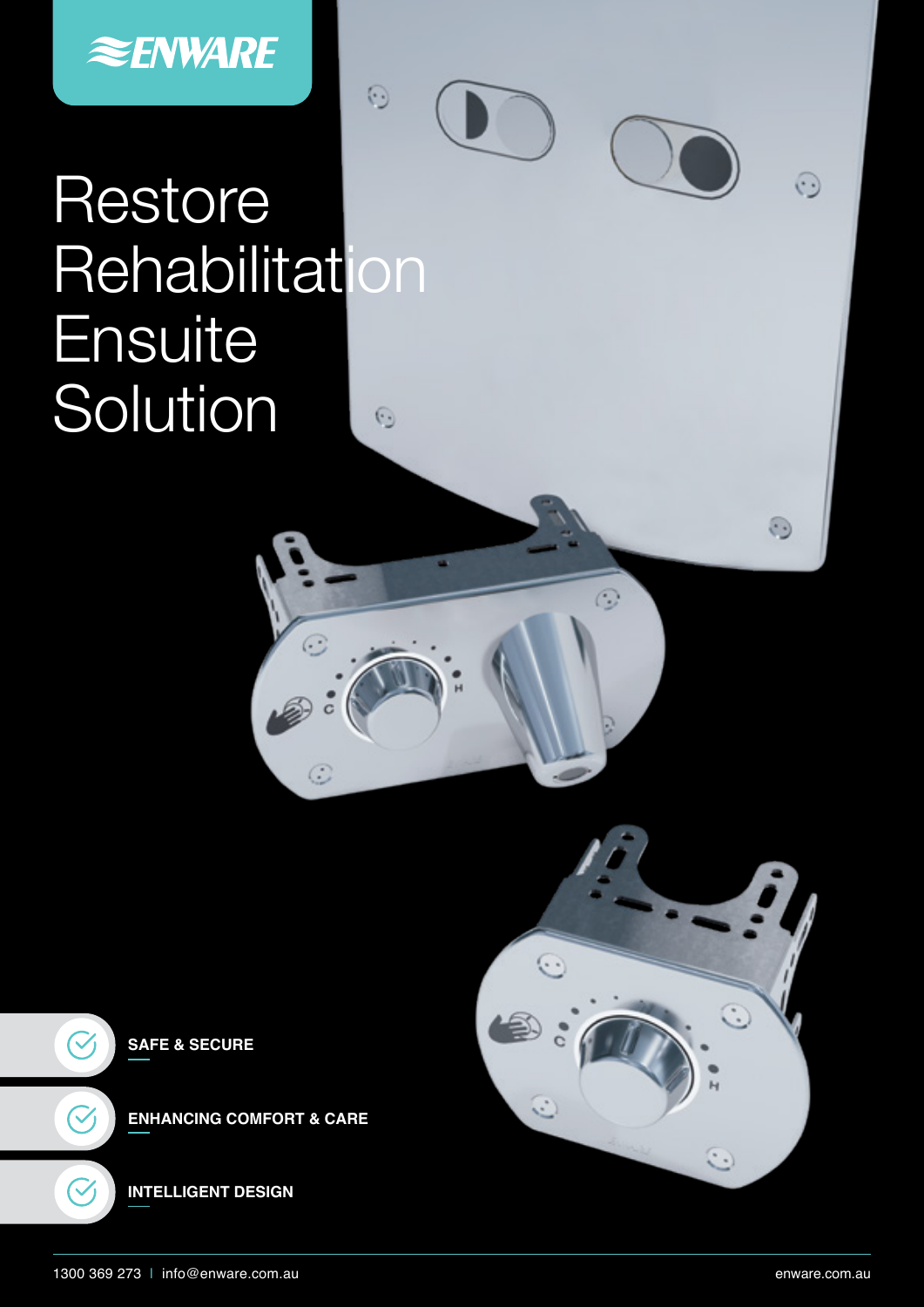# Restore Ensuite

Enhancing comfort, safety and dignity for users and carers while enabling independence through intelligent design.





Restore Toilet Flush Valve

Code: RH413S



Restore Shower Control Panel Code: RHMIXBT



Shower Rose & Removable Shower Head Code: CNHNDSHHS-D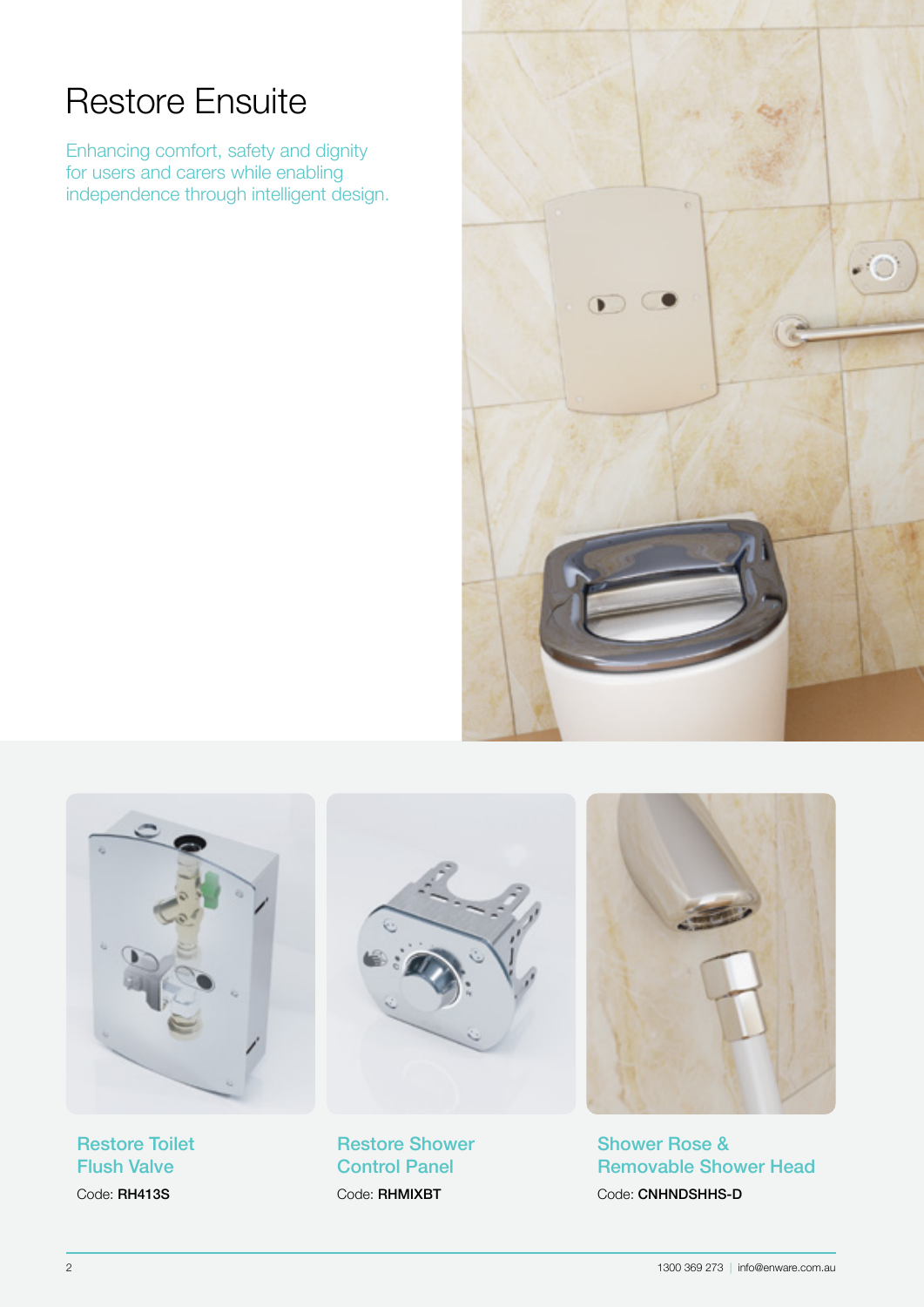#### Custodian® Shower Rose

Safe and secure design providing a comfortable showering experience. Unique design allows for easy room adaptation to accommodate carer's hand showers with no additional diverter.



#### Wellbeing 800 Floor Mounted Back-to-Wall Toilet Pan

Code: WELLBEING800BTW



Kolo Nova Pro Mental Health Kit Code: KNP311510-100MHKIT



Restore Basin Control Panel Code: RHBSNMIXBT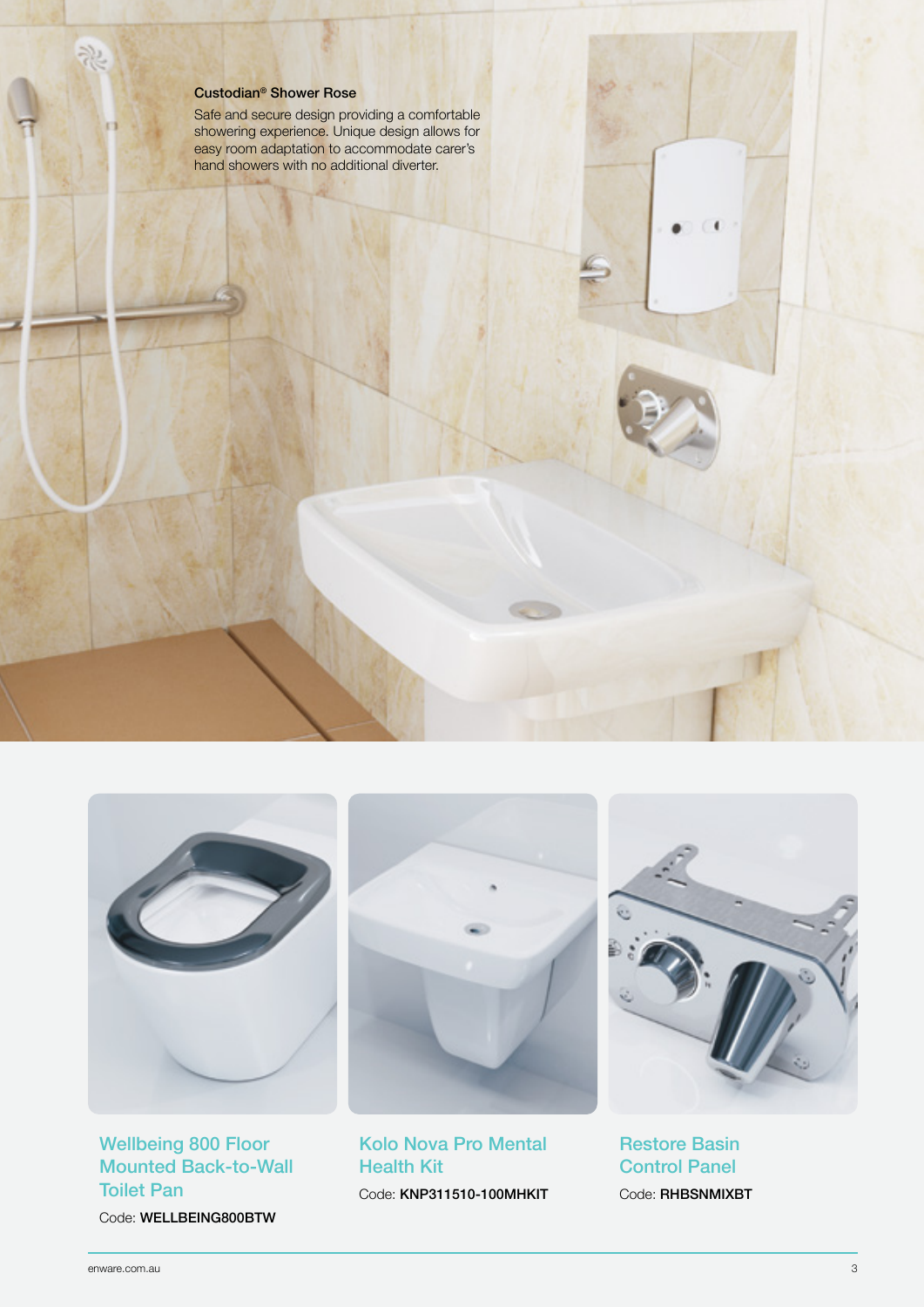### Stagnation Management, Self Draining and Programmable Flushing

The Restore Intelligent Control Hub is the ideal system for stagnation management as regular pipework flushing can be enabled for every fixture.

The Restore Smartboard can be installed above the outlets creating a self draining system further reducing bacterial growth risks in water systems.





#### SmartFlow® Water Management

Parameters are preset set within the eTMV Control Hub or are adjustable when connected to a Smart Flow System.

Showerhead

#### Stagnation Management

Maximum protection from bacteria and legionella growth requires daily self flushing where usage patterns may indicate risk of bacterial growth.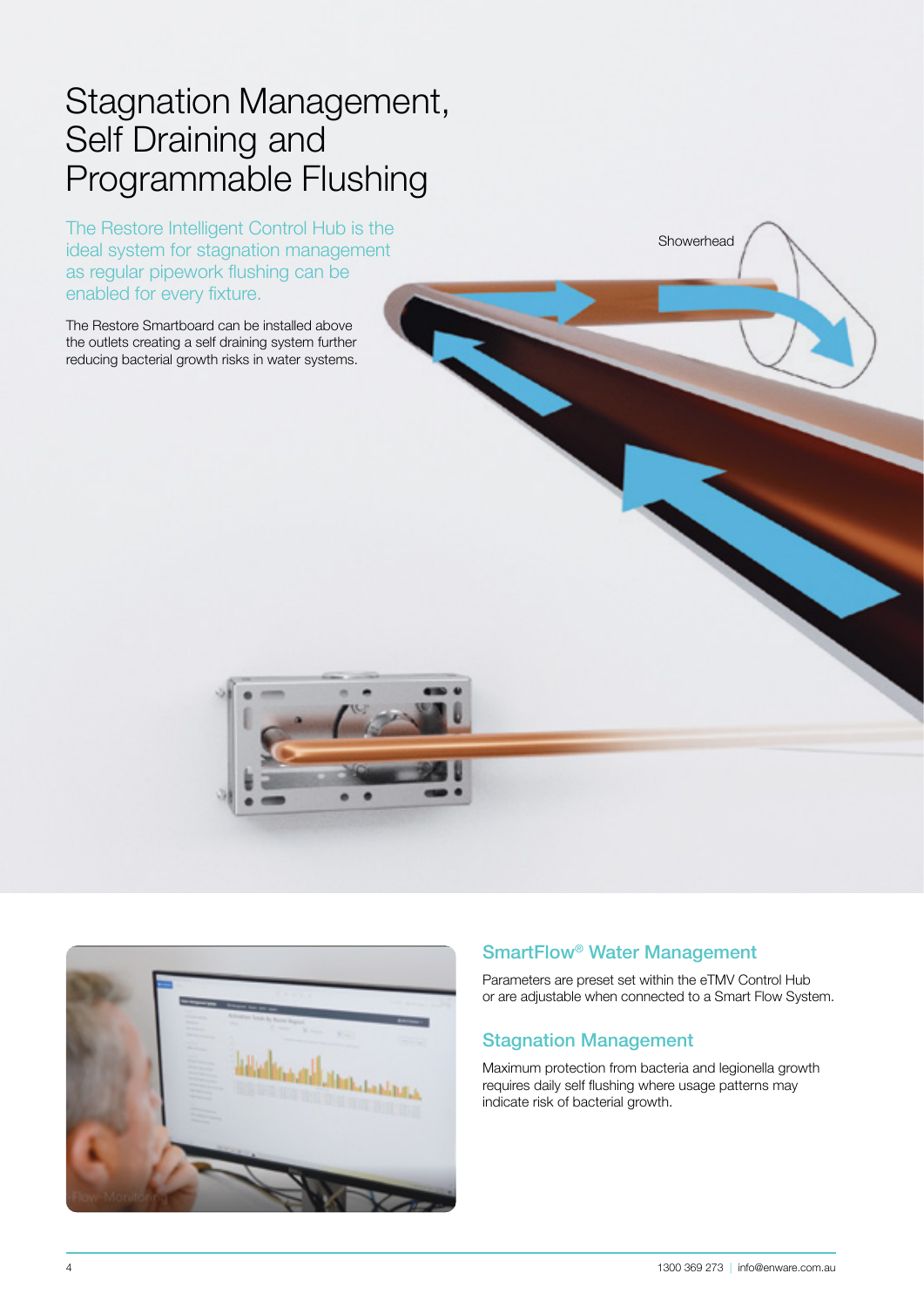



Code: WMS-RH-SB001R

#### **Smartboard**

Controlled by the Restore Smartboard - eTMV, Smart Hub and Solenoids are all housed securely in a lockable, tamper-resistant cabinet installed outside the room for safe and easy access.

Ability to set and manage maximum delivery temperature to suite individual patient requirements (such as where psychotropic drugs or medications may have been used).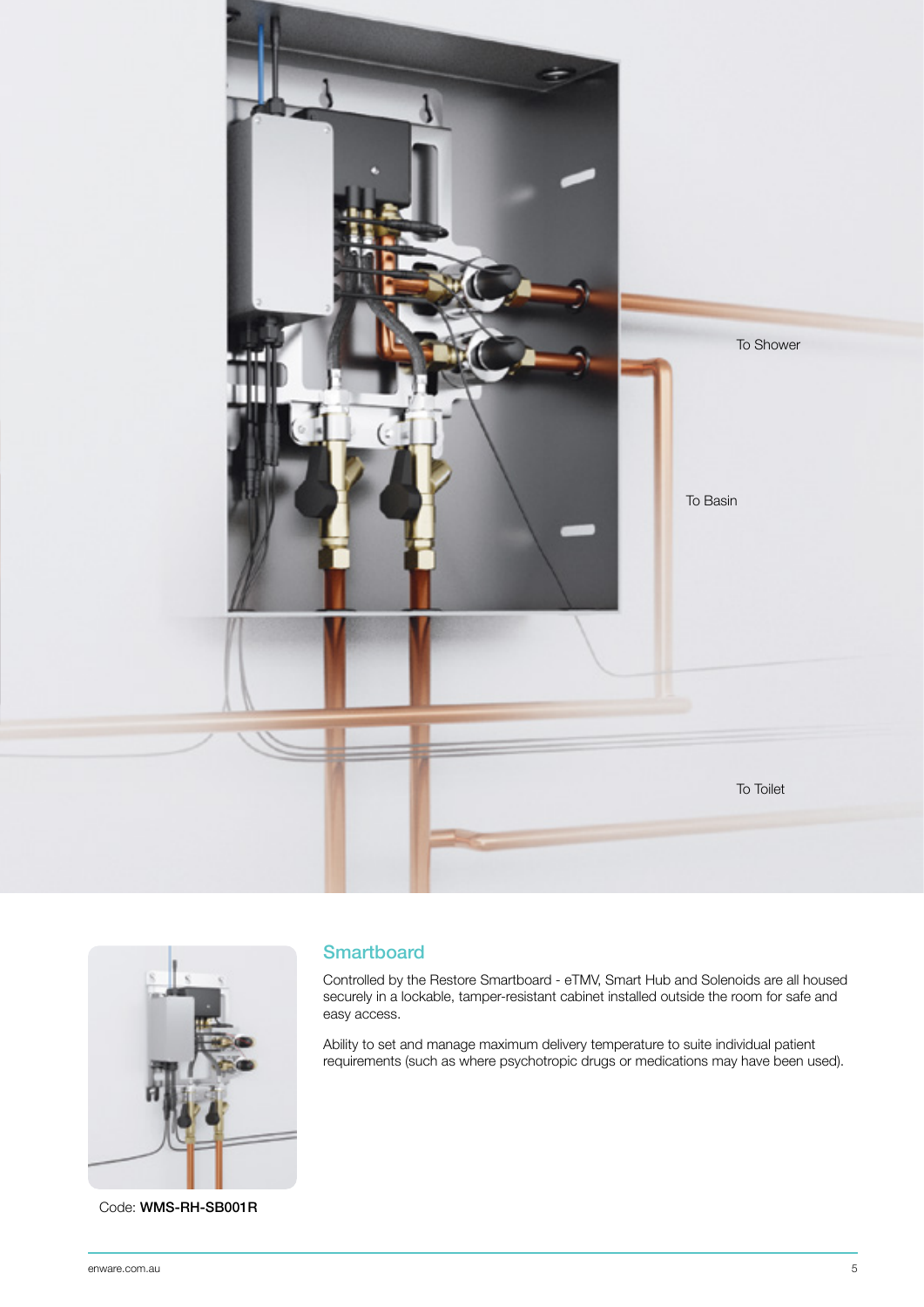### **Toilet Flushing**

The secure electronic touch activation panel for full and half flush directly covers the flushing solenoid mounted behind.

 $\odot$ 

 $\odot$ 

# Snake Eye Securing Screws

 $\odot$ 

Security Screws (snake eye) resist tampering or removal without a tool, while allowing simple front-end install and maintenance access.

# Intuitive Adjustment

 $\odot$ 

The low resistance temperature handle provides tactile and precise temperature adjustment while the 'touch on' fast start pre-set temperature delivery is ideal for those with limited dexterity or physical disabilities.

Temperature feedback is provided by the backlit temperature handle, changing from blue through yellow to red as the temperature increases.

 $\ddot{\cdot}$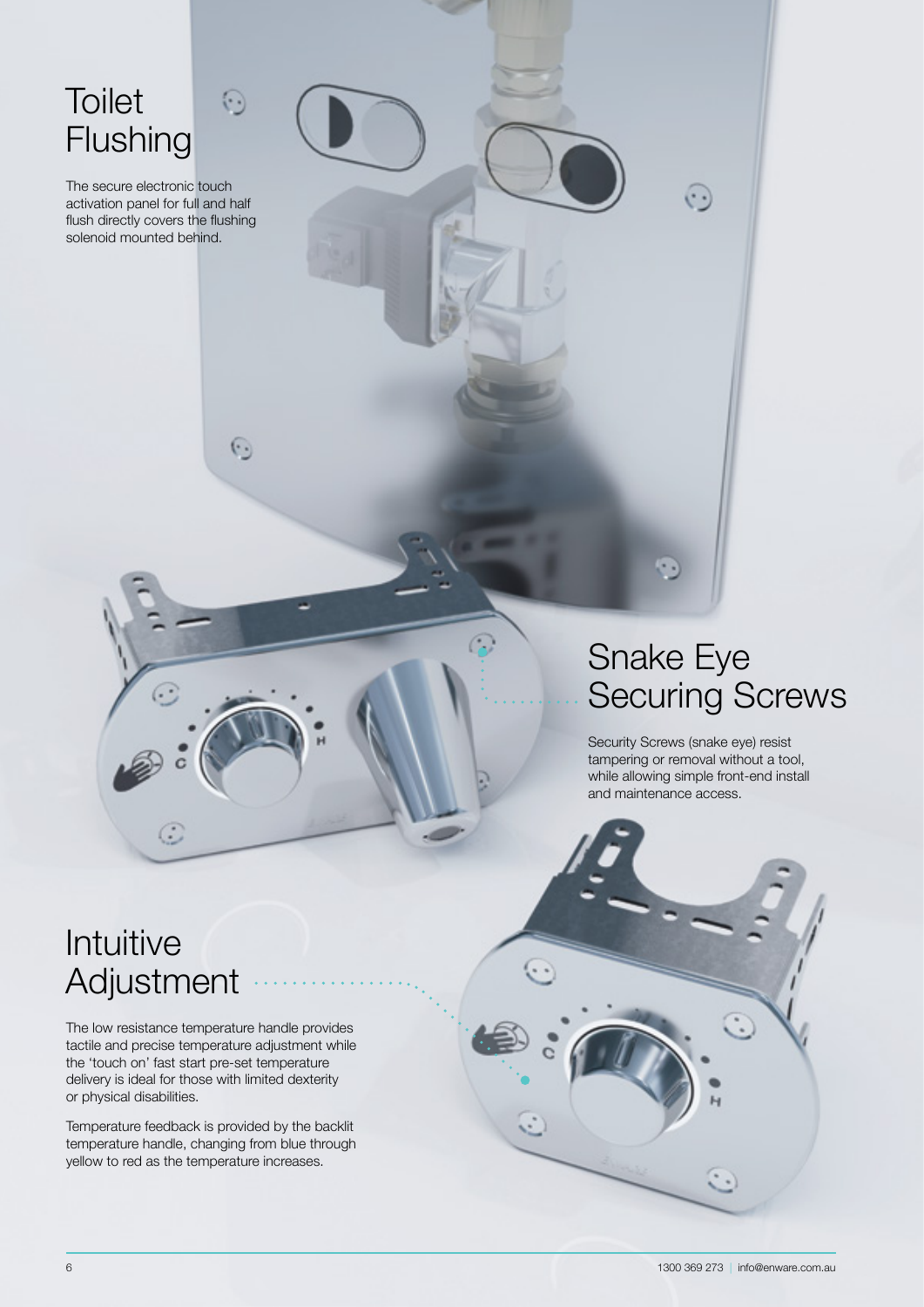### Secure Clinical **Hand Wash**

Enhancing safe hand hygiene in mental health environments.



Aquablend® eSQX - Point of Kolo Nova Pro Use Sensor Operated TMV

Codes: ATM621 ATWM-CNBSN



C

Mental Health Kit Code: KNP311510-100MHKIT



Sensor Op Tepid Water Basin Outlet Code: DET5071A-660B